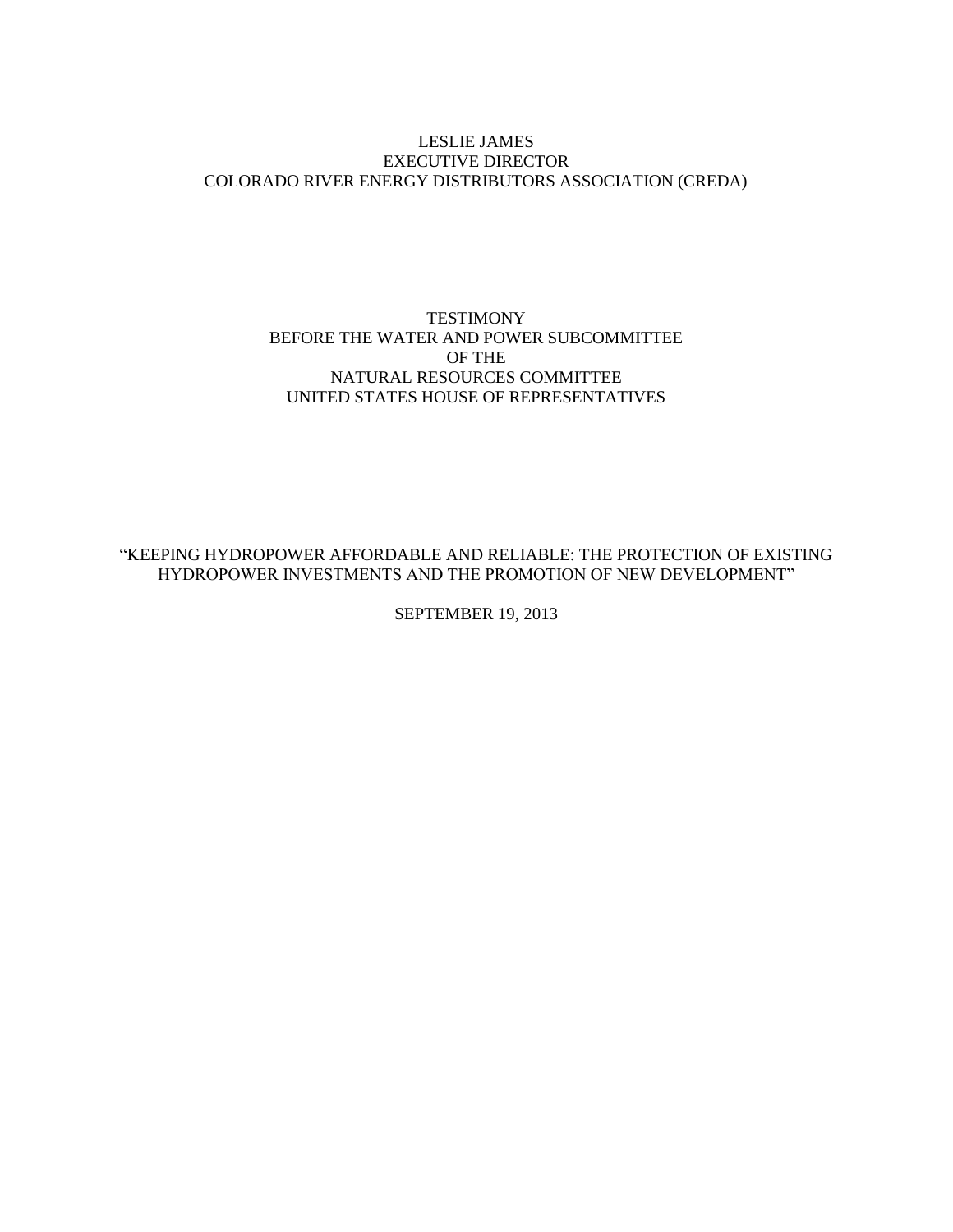Mr. Chairman, members of the Subcommittee, I am Leslie James, Executive Director of the Colorado River Energy Distributors Association (CREDA). I am pleased to have been asked to talk with you today regarding the Colorado River Storage Project (CRSP), and opportunities and challenges associated with keeping hydropower affordable and reliable. CREDA offers the following viewpoints:

- Federal hydropower is a valuable clean, renewable resource that faces a number of challenges today. Those challenges include the need to balance competing interests, including requirements of the Endangered Species Act (ESA) and other federal law, to maintain the affordability of the resource, and to deal with hydrological challenges like the current drought affecting the Colorado River.
- Opportunities exist to expand hydropower resources and federal generating agencies should be encouraged to maximize production from these resources…but those must be considered cautiously in light of potential ESA and legal requirements, and there must be a balance between costs and impacts.
- A critical element to keeping hydropower affordable is the transmission system that is operated by Western Area Power Administration (Western) to deliver the power to customers. This system was built for the delivery of Federal power and current efforts to expand this system to accommodate other uses must be paid for by those beneficiaries benefitting from the expanded system. Recent efforts by the Department of Energy which appear to force existing customers to fund speculative policy ventures by the Department will impact hydropower generation costs as well as transmission costs, thus further increasing costs to federal power customers.
- Federal agencies should be encouraged to work with power customers on critical issues such as transmission upgrades and expansions, and to mitigate rate impacts and work collaboratively to develop regional solutions to regional issues. Any new initiatives being considered must be justified on a business case basis and must comport with the statutory authorities of the agencies.

# **BACKGROUND**

CREDA members (customers) have entered into long-term, cost-based contracts with Western, a power marketing administration of the Department of Energy, for purchase of federal hydropower resources of the CRSP. These contracts provide for rate adjustments in order to ensure repayment of the federal investment in the CRSP. Our purpose today is to provide some background on the facilities of the CRSP, and to describe environmental and drought-related impacts on both the federal facilities and CRSP customers, both in terms of opportunities and challenges. First, a description of CREDA and its membership.

CREDA is a non-profit organization representing consumer-owned electric systems that purchase federal hydropower and resources of the CRSP. CREDA was established in 1978, and serves as the "voice" of CRSP customer members in dealing with resource availability and affordability issues. CREDA represents its members in working with Reclamation (as the generating agency of the CRSP) and Western (as the marketing agency of the CRSP). CREDA members are all non-profit organizations, serving over four million electric consumers in the six western states of Arizona, Colorado, Nevada, New Mexico, Utah and Wyoming. CREDA members purchase over 85% of the CRSP power resource. Attached is a listing of current CREDA members.

CRSP customers have been ensuring repayment of the federal investment for over 40 years, by entering into long-term contracts to purchase the CRSP resource and by paying all of the federal investment in generation and transmission facilities (with interest), all power-related operation and maintenance costs, and environmental costs. In addition, the CRSP customers are paying over 95% of the cost of the irrigation features of the CRSP (because it has been determined by Reclamation that those cost are beyond the ability of the irrigators to pay). It is important to note that the cost-based nature of the CRSP rate includes costs beyond simply those associated with generation of the hydropower resource. These "non-power" costs include the cost of the Glen Canyon Adaptive Management Program (AMP) and the Upper Basin Endangered Fish Recovery Implementation Program (RIP). More detail on these costs will be provided below. Next, a description of the CRSP.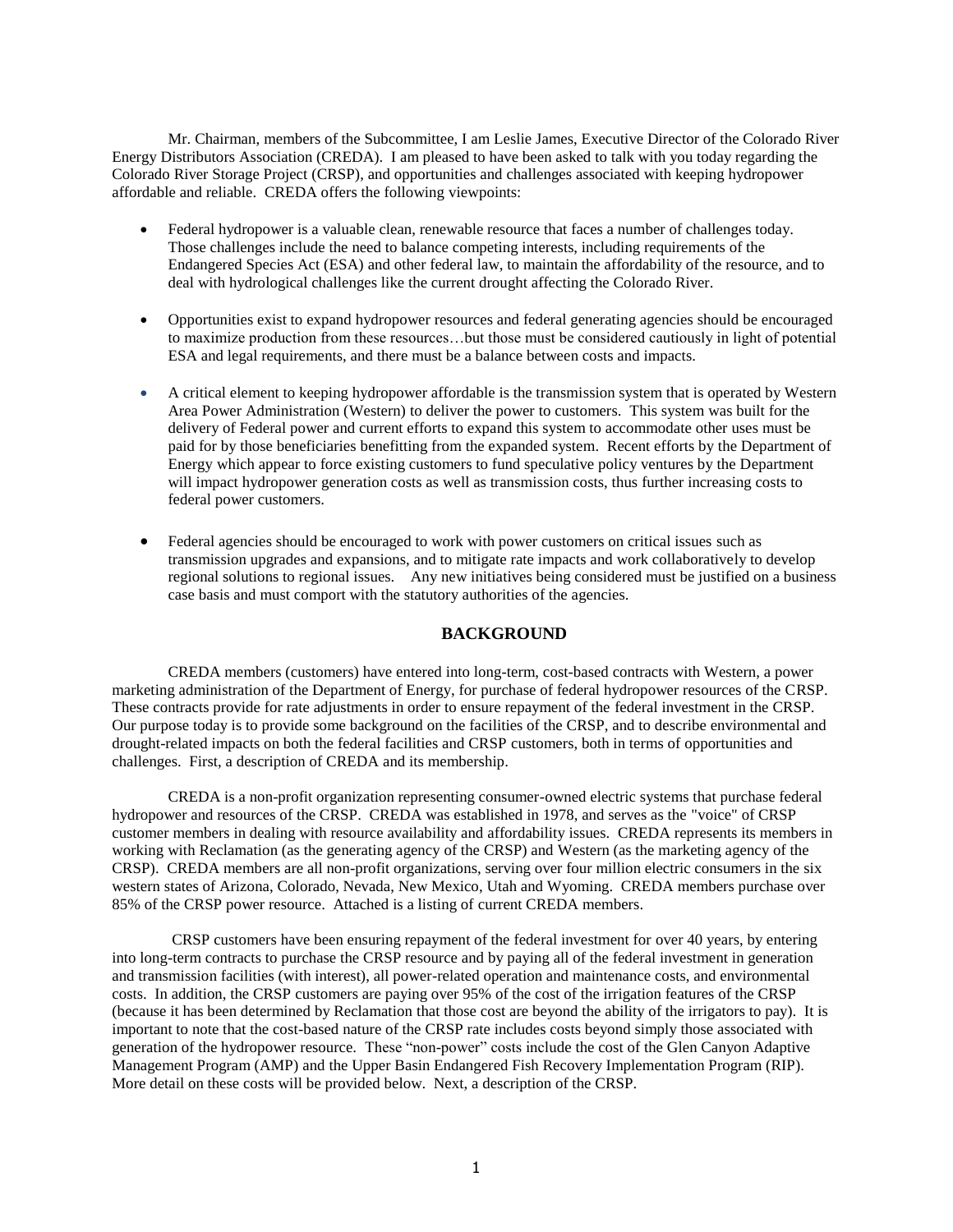The CRSP was authorized in the Colorado River Storage Project Act of 1956 (P.L. 485, 84<sup>th</sup> Cong., 70 Stat. 50), as a multi-purpose federal project that provides flood control, water storage for irrigation, municipal and industrial purposes, in addition to the generation of electricity. This testimony will focus on the major generation features of the CRSP, although there are several irrigation projects included in the Project. The CRSP power features include five dams and associated generators, substations, and transmission lines.

## **I. THE CRSP FACILITIES AND ENVIRONMENTAL IMPACTS**

### **GLEN CANYON DAM**

 Glen Canyon Dam is located near Page, Arizona and is by far the largest of the CRSP projects. Glen Canyon Dam began operation in 1964. The water stored behind the dam is the key to full development by the Upper Colorado River Basin states of their Colorado River Compact share of Colorado River water. The Glen Canyon power plant consists of eight generators for a total of about 1300 MW, which is more than 76% of total CRSP generation. The ability of Reclamation to generate, and Western to market, the total generating capability of Glen Canyon Dam has been impacted over a period of many years, by various processes and laws. In 1978 Reclamation began evaluating the possibility of upgrading the eight generating units at Glen Canyon. This was possible primarily due to design characteristics of the generators and improved insulating materials. This upgrade was completed, and the generation was increased from about 1000 MW to 1300 MW. To fully utilize the unit upgrades would require the maximum release of water from Glen Canyon to be increased from 31,500 cubic feet per second (cfs) to about 33,200 cfs. Reclamation also studied the possibility of adding new units on the outlet works to provide additional peaking capacity. The possibility of increasing maximum releases from Glen Canyon raised concerns with downstream users. After discussion with stakeholders, the Secretary of the Interior initiated the first phase of the Glen Canyon Environmental Studies.

In 1982, Reclamation began Phase 1 of the Glen Canyon Environmental Studies. These studies were primarily to analyze the impacts of raising the maximum release from 31,500 cfs to 33,200 cfs on the transport of sediment downstream from the dam, recreation (including fishing and rafting), endangered species (including the humpback chub in the lower Colorado River), and the riparian habitat along the river banks. The studies proceeded during the early 1980's and were concluded in 1987. The general conclusion of the Glen Canyon Environmental Studies Phase 1 was that the dam had blocked much of the sediment coming down the Colorado River and therefore beaches were not being replenished with sand. Many questioned the results of the Glen Canyon Environmental Studies Phase 1 because the process did not, in all cases, follow good scientific practice. For instance, the impact on power and water economics was not fully explored.

After reviewing the Glen Canyon Environmental Studies Phase 1 and a review by the National Academy of Science, the Secretary of the Interior determined that the Glen Canyon Environmental Studies should be continued to address the economic impacts, particularly as they relate to power, and also to collect additional data to substantiate some of the conclusions in the Phase 1 report. The Glen Canyon Environmental Studies Phase 2 was initiated in 1989. Reclamation decided to hire a Senior Scientist to assist with the development of the Phase 2 studies to assure an appropriate scientific process. Reclamation and the Senior Scientist developed Phase 2 studies, which included a series of interim operating criteria and test flows to evaluate the impact of different operating conditions and to develop response curves for various conditions. Many interested parties, including water, power, recreation, environment, and Native American interests participated in the process.

In July 1989, the Secretary of the Interior announced the start of an environmental impact statement (EIS) on the operation of the Glen Canyon Dam. No specific Federal action was identified for study. Meetings were held to seek input into alternatives that should be considered, and Reclamation determined the nine alternatives (including a "no action" alternative) to be studied. In 1992, the Grand Canyon Protection Act (106 Stat. 4672) was signed into law. Section 1804 of the Act required completion of the EIS within two years. The EIS was completed and the Record of Decision (ROD) signed in October 1996. The result was that Glen Canyon operations were changed to reflect a revised flow regime; approximately one-third of the generating capacity was lost. The cost of the Glen Canyon EIS was approximately \$104 million, and was funded by power revenues collected from the CRSP customers. To date, over \$193 million has been spent on Glen studies, and paid by CRSP power revenues. The GCPA says that CRSP power revenues MAY be used to fund the Adaptive Management Program (emphasis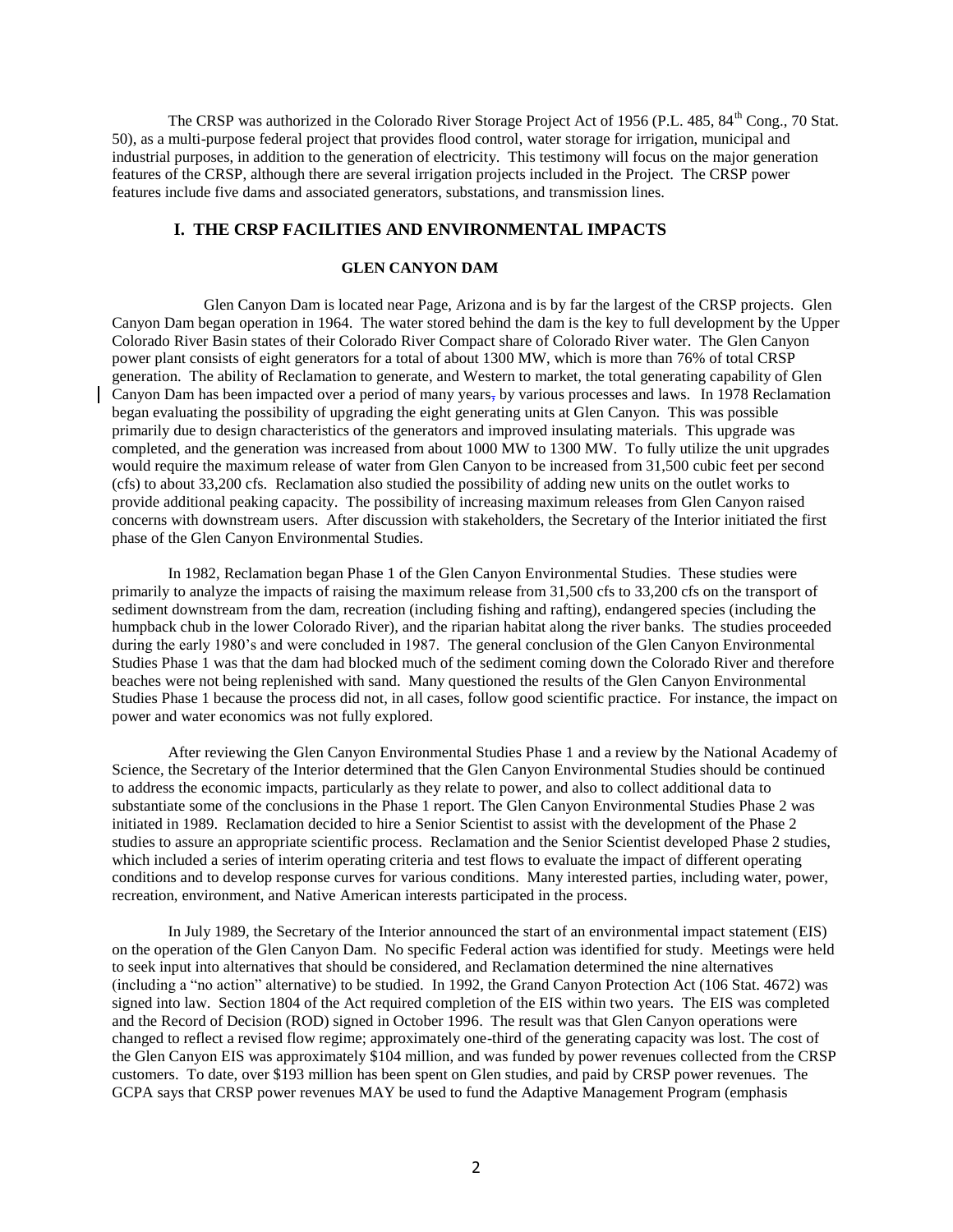supplied). It is not a mandate, but a permissive use of power revenues, which will be addressed in more detail below.

In 1991, the Department of the Interior estimated the expense from lost generation due to the changes in Glen Canyon Dam operation to be \$44.2 million annually (adjusted for inflation). Given what has occurred in the energy markets and hydrologic conditions (drought) since that time, the actual cost was higher. A recent study prepared by Argonne National Labs for Western (the "post-ROD study"), has concluded the average annual cost has been approximately \$50 million.

In April of 2000, it was determined that due to hydrologic conditions and requirements of a 1994 USFWS biological opinion, a low flow summer experiment would be undertaken. The experiment included high spike flows in May and September, with low flat flows (8,000 cfs) all summer. The series of steady flows were used to evaluate the effects of aquatic habitat stability and water temperatures on native fish growth and survival, with a special focus on the endangered humpback chub. The low, flat flows and hydrology, along with western energy market prices, had a severe impact on power generation, requiring CRSP customers and Western to purchase replacement power to meet their resource needs. The cost incurred by Western (and to be recovered from CRSP customers) for this replacement power was \$26 million, just for that summer. The cost of the experiment alone was over \$3.5 million, funded by CRSP power revenues. These figures do NOT include additional costs to CRSP customers who had to purchase or supplement their CRSP resource with purchases from the energy market due to reductions occurring from other actions. A final report on the responses of key resources from that experiment was issued in August 2011 (USGS Open File Report 2011-1220), 11 years later, which found in part that "The target resource, humpback chub and other native fishes, did not respond in a strongly positive or strongly negative manner..".

In July 2011, then Interior Secretary Salazar announced the beginning of another environmental impact statement process. The Long-Term Experimental and Management Program (LTEMP) EIS has been scoped, analytical models are being developed, and a cooperating agency process has begun, under the guidance of two colead agencies, the Reclamation and the National Park Service. Three CREDA members are participating as cooperating agencies in the process. In May of 2012, Reclamation issued two Finding of No Significant Impact (FONSIs) on two environmental assessments undertaken in the previous two years. The Protocol for High-Flow Experimentation and the Non-Native Fish Control FONSIs provide environmental compliance for a 10-year period. In addition, the USFWS has issued a "clean" (non-jeopardy) biological opinion on the current operations of Glen Canyon Dam, which opinion has been recognized by the 9<sup>th</sup> Circuit Court of Appeals. Given that the endangered humpback chub population continues to improve and increased over 50% since 2000, CREDA suggests that current operations have a positive effect on this endangered species, and is concerned that many of the alternatives being considered for changed operations under the LTEMP will further restrict this clean, renewable hydropower resource beyond the one-third loss of capacity that has been realized since the 1996 ROD and could impact the recovery of the humpback chub. **Should this multi-year, multi-million dollar EIS proceed, opportunities for enhancing Glen Canyon Dam's hydropower resource and restoring some of its lost capacity should be seriously considered, while recognizing the status and improvement of the endangered humpback chub.**

### **ADAPTIVE MANAGEMENT PROGRAM**

CREDA participates on the Federal Advisory Committee charged with making recommendations to the Secretary of the Interior as to operations of Glen Canyon Dam pursuant to the 1996 Record of Decision and underlying laws. Funding for the program (Adaptive Management Program) is through CRSP power revenues. Proposed funding for next year's program is approximately \$10 million. On October 27, 2000, President Clinton signed the FY 2001 Energy and Water Development Appropriations Act, which includes language (section 204) capping the amount of CRSP power revenues that can be used for the Adaptive Management Program at \$7,850,000, subject to inflation. Without this cap, the annual program costs would have continued to increase more rapidly, with power revenues being the primary funding source. The 2001 Act requires the program to seek appropriated dollars for program costs in excess of the power revenue cap. CREDA supports other sources of funding for this program. CREDA also participates on the Technical Work Group, to ensure that good science and efforts to maximize power generation are considered. Science findings over the past 15 years have indicated that some of the premises behind the 1996 EIS/ROD may have resulted in different or inconclusive resource impacts and that the current flow restrictions may not be beneficial to downstream resources (primarily humpback chub and sediment). It is imperative that these science findings become incorporated into recommendations to the Secretary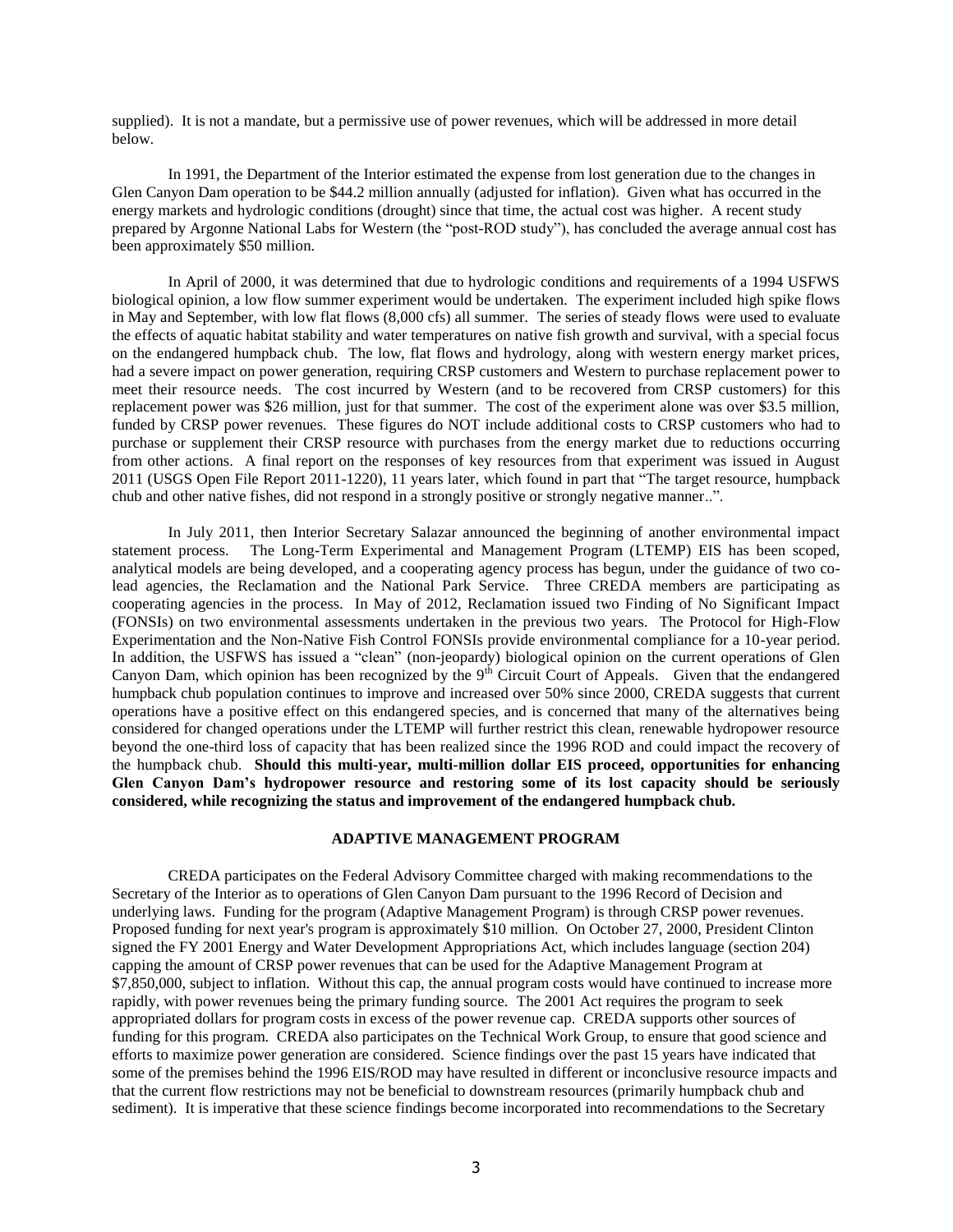of the Interior to implement flow changes and management actions to benefit the downstream resources and to maximize power production.

CRSP customers have paid, and continue to pay, the majority of costs at Glen Canyon, even while the Glen Canyon power capacity has been depleted by about one-third, and there are significant operating constraints on the remaining available capability, as required by the 1996 ROD. CREDA is optimistic, however, that this "lost" capability may become available to the CRSP customers through the implementation of the results of the many years of monitoring, research and experimentation.

### **FLAMING GORGE DAM**

Flaming Gorge Dam is on the Green River, a major tributary of the Colorado River, and is located near Vernal, Utah. Flaming Gorge has three units producing about 152 MW of generation. In 1992, the USFWS issued a Biological Opinion on the operation of Flaming Gorge Dam. The estimated impacts to power generation since implementation of the Biological Opinion are approximately \$2 million per year. Approximately 26 MW have been lost to date due to changed operations to benefit endangered fish. The Record of Decision on the operation of Flaming Gorge Dam was signed in February 2006. The cost of the EIS was approximately \$1.6 million. Two CREDA members from Utah participated as cooperating agencies through the process.

### **ASPINALL UNIT**

The Aspinall Unit includes three dams and generating plants along the Gunnison River near Gunnison, Colorado. Blue Mesa is the first dam on the river and has two units producing about 97 MW. Morrow Point is the second dam in the series and has two generators producing a total of 146 MW. Crystal is the final dam and has one 32 MW generator. Morrow Point and Crystal Reservoirs allow some regulation of the river flow so that releases from Crystal can be used to regulate downstream flows as necessary. Since the early 1990's as part of the Upper Colorado River Endangered Fish Recovery Implementation Program, or RIP, studies have been undertaken to determine fish needs in this region. In November 2004, Reclamation held the first Cooperating Agency meeting in connection with their work on an EIS on the operation of the Aspinall Unit. One of CREDA's members, Platte River Power Authority (Colorado), was a cooperating agency in the process. Following a multi-year hiatus due to the filing by the National Park Service to quantify water rights in the Black Canyon of the Gunnison, as well as a mediated settlement of that litigation, the final Record of Decision (ROD) was issued in on May 3, 2012. Depending on each year's hydrologic condition, the Unit will be operated in accordance with the ROD to provide an operation that provides flows for endangered fish as well as meeting downstream water rights. Western has estimated that depending on the hydrologic condition, negative impacts to hydropower production could range from \$1.8 million to \$5 million per year.

## **UPPER COLORADO RIVER ENDANGERED FISH RECOVERY IMPLEMENTATION PROGRAM (RIP)**

The RIP was established through cooperative agreements among States and federal agencies in 1988 for a 15-year period to help recover four endangered fish in the Upper Colorado Basin. Power revenues currently fund about 60% of the base research / study program. Authorizing legislation was passed in October 2000, which authorized a \$100 million capital improvements program. CREDA testified in support of this legislation in both House and Senate hearings. The legislation provides matching funds for the capital program so that, in the event State funding for the program ceases, so too does power revenue funding. .

The legislation requires CRSP power revenue funding for monitoring and research (currently \$7.7 million per year). In addition, the Upper Basin States and CRSP power revenues each contributed \$17 million toward capital features. The legislation recognized that changes in operation of Flaming Gorge and Aspinall generation as a result of the Biological Opinions cost CRSP customers \$15 million. Since 2000, \$89.7 million has been funded by CRSP power revenues for monitoring and research activities in this program. CREDA's ongoing concern is that endangered fish recovery should be achieved through the capital features of the RIP, not relying solely on dam operations. Current concerns of the program focus on the need for States to implement additional non-native fish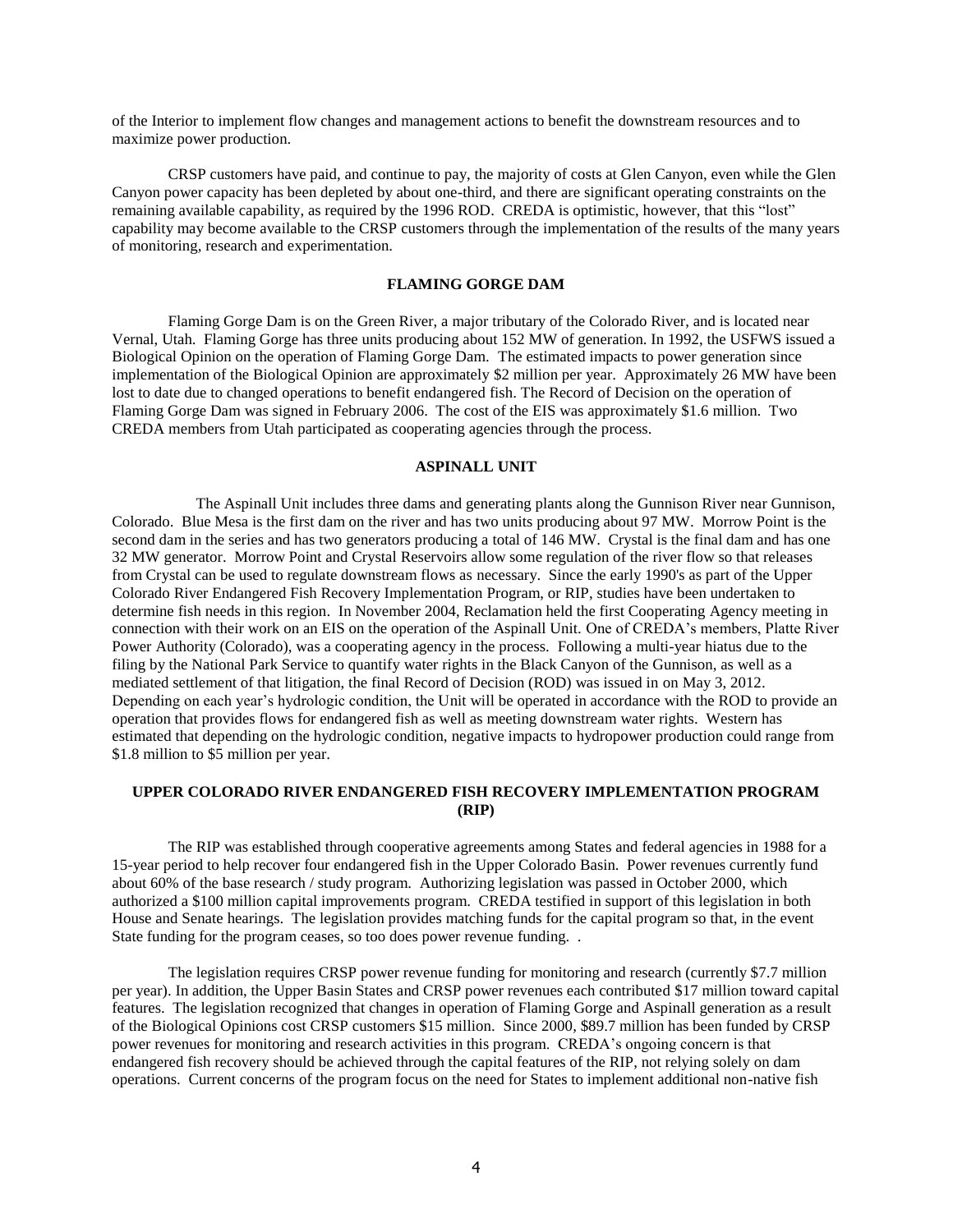control measures. As the science and monitoring progresses, CREDA believes that flow recommendations should be revisited, and that additional hydropower flexibility may be regained as a result.

### **II. THE CRSP FACILITIES AND DROUGHT IMPACTS**

The Colorado River Basin is in a drought situation, with Reclamation planning to operate Glen Canyon Dam at a minimum release level of 7.48MAF in 2014. This is the lowest level of releases since the Dam was closed in 1963. Lake Powell is at one of its lowest levels at 3589 feet, which is 114 feet from full pool. If the next water year is also a 7.48MAF release year, operations could approach minimum power generation level. If minimum power generation level is reached, there will be little CRSP generation available to the CRSP customers. This will have significant economic consequences for the CRSP customers and the customers they serve, as well as for a number of other non-power programs that are funded with CRSP power revenues. CRSP rates will have to be set to recover o&m and capital repayment, even though generation will be greatly reduced.

#### **THE UPPER COLORADO BASIN FUND**

The Basin Fund is a revolving fund maintained by CRSP power revenues. The Basin Fund is the source of CRSP project repayment, including: repayment of the capital investment with interest, operation, maintenance and replacement expense, 95% of the irrigation investment, Bureau and Western employee salaries. In addition, the Fund has been the source of funding for other "non-power" programs:

\*\$33,030,880 for the Colorado River Salinity Control Program; \*\$193,499,143 for the Glen Canyon Adaptive Management Program; \*\$89,704,049 for the Upper Colorado River Basin and San Juan Basin Endangered Fish Recovery Programs.

The programs listed above total about \$20 million per year from the Basin Fund.

In addition, due to reduced generation levels from the CRSP resource, Western has had to purchase power on the open market to meet its contractual requirements. This year alone, they are estimating \$50 million from the Upper Colorado Basin Fund for replacement power. As historical background, following six years of drought, and in order to maintain a sufficient Basin Fund level, in October 2002 the CRSP rate was increased 17%. Then, in October 2003, Western reduced energy deliveries to its customers by 26%. Each customer has had to "make up" the shortfall on its own. Western is also beginning a rate increase process, estimated to increase the CRSP rate 24%.

Since 1998, the Basin Fund has been at risk of deficiency due to reduced generation levels, market price conditions and expenditures for environmental testing. CRSP customers have experienced increased rates and reduced energy deliveries. In the event generation ceases at Glen Canyon Dam, the CRSP rate would have to increase fourfold, which would also be approximately double the cost of energy that could be procured on the open market. CREDA is working with Western to develop strategies to mitigate rate impacts and operational impacts during drought conditions.

CREDA members, all non-profit entities, have no option other than to pass those costs on to their consumers. For most, if not all, CRSP customers, particularly the 57 Native American customers who became CRSP customers in October 1, 2004, this cost would be prohibitive, and would defeat any potential benefit the CRSP resource may provide to those customers.

### **NON-POWER RELATED PROGRAMS SHOULD BE FUNDED BY APPROPRATIONS, NOT CRSP CUSTOMERS**

CREDA is concerned that, when generation is ceased or close to being ceased at Glen Canyon Dam, an effort will be made to require CRSP power users to fund the non-power programs described above. This would, in effect, be a subsidy from the electric consumers in six Western states to all the parties that benefit from the Salinity Control, Adaptive Management and Endangered Species Recovery programs on the river.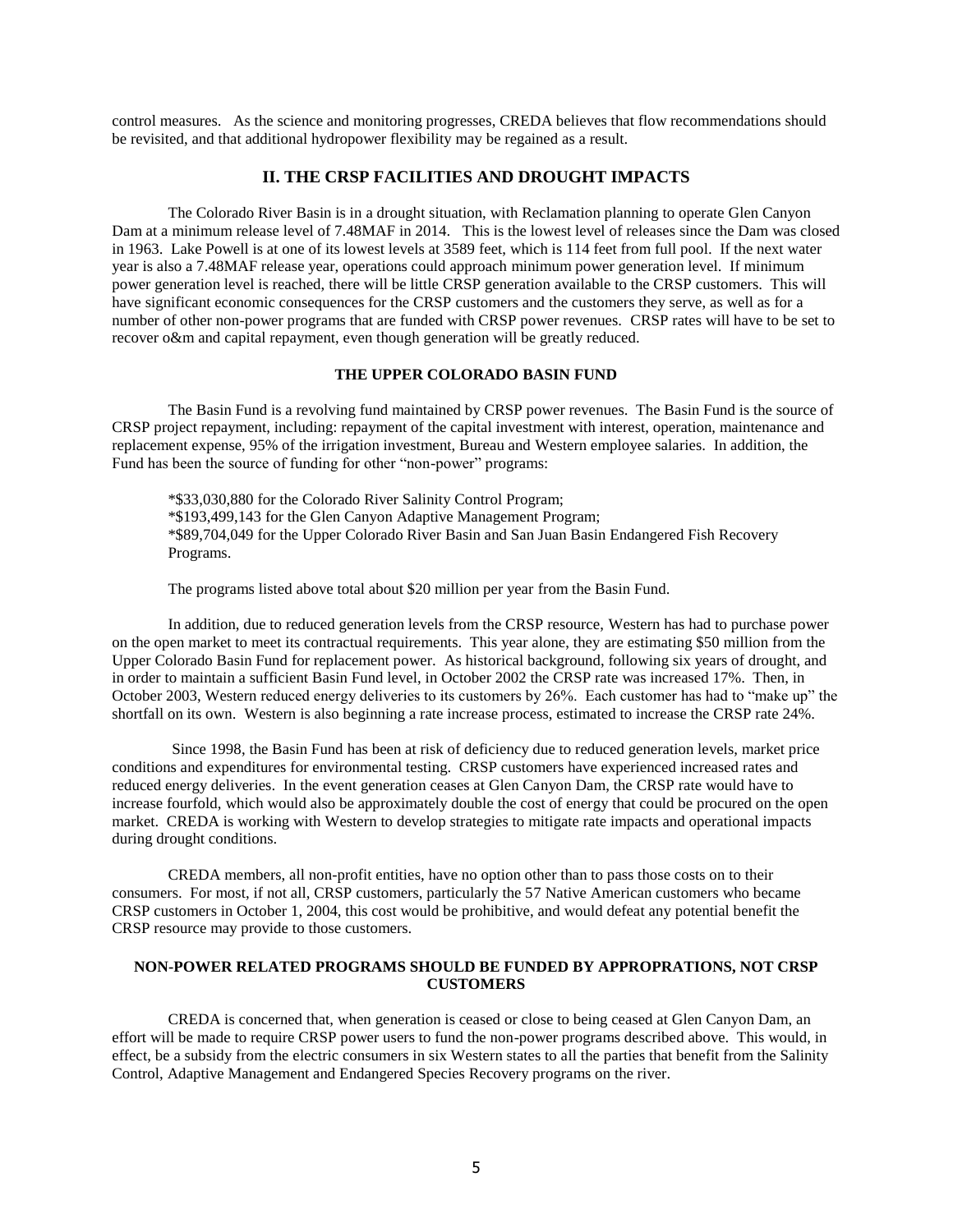Instead, **the non-power programs should seek appropriations from Congress to fund activities when the Basin Fund is depleted.** Further, the Basin Fund should be limited to "the basics", namely, those costs that are mandated by law to be repaid by the Fund. The Glen Canyon Adaptive Management Program authorizes, but does not mandate, the use of CRSP power revenues for program funding. The Endangered Fish Recovery Programs legislation requires Reclamation and Western to seek appropriations in times of financial need.

From a public policy standpoint, these programs are intended to benefit the environment, which is in the public interest, and therefore should be funded by appropriations. Providing appropriations for these programs would assist in maintaining the Basin Fund's solvency.

### **III. CRSP RATES AND WORK PROGRAM/DOE INITIATIVES**

When the federal reclamation projects were begun, they were designed, constructed, operated, and maintained by Reclamation. Reclamation also owned the transmission system and marketed the power from the projects. When Western was formed under the Department of Energy Organization Act in 1977, the design, construction, operation, and maintenance functions remained with Reclamation and the transmission system and marketing responsibilities were moved to Western. Construction and capital projects are funded through the federal Treasury at the interest rate determined by Congress or at the time construction starts. These projects go through a budgeting process associated with the federal budget, and money is appropriated for these projects with congressional approval. As revenues are collected from the sale of federal power to the preference customers, there is a priority assigned to payment of obligations. The priority of repayment of the projects is that O&M expenses for Western and Reclamation are paid first and then repayment of the highest interest loans is made to the federal Treasury. The components associated with the power features are paid first, including the appropriate interest, and then the power revenues are used to pay the irrigation projects at no interest.

Each year Western compiles a "power repayment study" which estimates expenses of both Reclamation and Western, and is the basis for the CRSP rate. After Western has completed the power repayment study and if a rate adjustment is necessary, a public process is begun. This process includes a notice in the Federal Register that a rate adjustment is necessary, public information and comment meetings, and then the proposed rate is filed with the Federal Energy Regulatory Commission (FERC) for review. The rate can be put into effect on an interim basis while FERC reviews the rate, and if FERC concurs, the rate becomes final. FERC may also choose to remand (or send back) the rate.

In 1992, CREDA, Reclamation and Western entered into a contractual arrangement that provides CREDA the ability to review agency work plans and through a defined process, provide customer input and perspective to the agencies. The agreement also provides for dispute resolution, so that in the event the customers are unable to reach agreement with the agenc(ies) over specific line items within the work plans, there is a process by which their views can be expressed at the Administrator/Commissioner level. The process has resulted in better communication and collaboration; it has permitted the customers who ultimately are responsible for "paying the bills" to be involved in a collaborative process, rather than having to rely solely on the FERC or litigation as an alternative. CREDA views this arrangement as a model, particularly since it is embodied in a contractual arrangement and outlines a defined schedule, process and dispute resolution opportunity.

Since March, 2012, when then Energy Secretary Steven Chu issued the "Chu Memo" containing potential initiatives that could have had significant economic and operational impact to the customers of the Western Area Power Administration, the preference customers have been concerned about **DOE driven initiatives associated with the federal transmission system, which system was designed and constructed to deliver the federal hydropower resource from the Reclamation and Corps projects to preference customers. Western's core mission is to deliver power over its transmission system from the federal generating agencies to these customers**. In addition, Western has sold excess transmission capacity in its transmission system to other users to maximize the use of the transmission infrastructure and help keep the rates affordable. These activities have led to Western developing operations control centers and significant technical capabilities in the operations, maintenance, and construction of high voltage transmission facilities. The focus has always been as an operating entity, not a policy development or research organization like the Department of Energy. In addition, Western is not a utility and has no load-growth responsibility to provide for new generation or transmission to serve the growing loads of its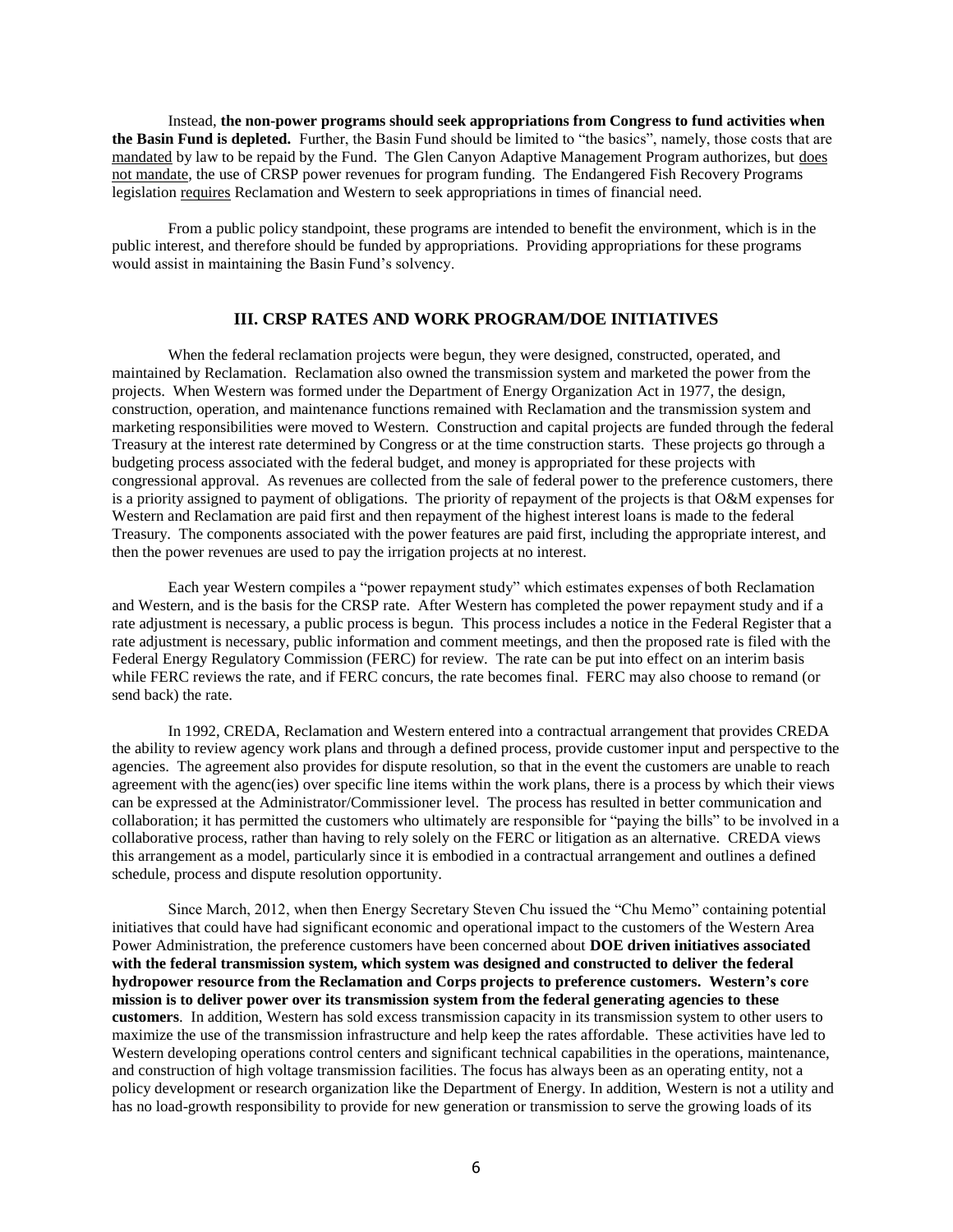customers or other utilities. Over the years Western has continuously replaced facilities, upgraded transmission lines in partnership with its preference customers and as a result has a highly reliable transmission delivery system.

From a preference customer's perspective, it is important to understand the diversity of Western's system not only geographically, but also operationally. Western is a unique system due to its broad geographic scope and the different statutes authorizing each project. For example, the Flood Control Act of 1944 is the underlying statute authorizing the projects within the Pick-Sloan Missouri River Basin (North Dakota, South Dakota, Nebraska, Montana, Wyoming, Colorado, Kansas, Iowa, and Minnesota) whereas the Colorado River Storage Project Act of 1956 is the underlying statute for Bureau of Reclamation power projects in the Colorado River Basin states of Colorado, Utah, Wyoming, Nevada, Arizona and New Mexico. Given these differences, it is not surprising that, historically, Western has focused on working on a regional basis with its customers on infrastructure and power marketing issues while centralizing common organizational functions such as procurement, accounting, and legal support at its headquarters in Lakewood, CO. This hybrid approach has worked, and should be allowed to continue to work**. CREDA is concerned that there may be an increasing movement toward centralization and mission expansion, which we believe could lead to cost increases and inefficiencies in delivering federal hydropower because each Western project is unique and must operate under the statutory authorities authorized by Congress and within the environment it has established over many years with neighboring entities.**

CREDA thanks the Subcommittee for the opportunity of providing this information and appearing today.